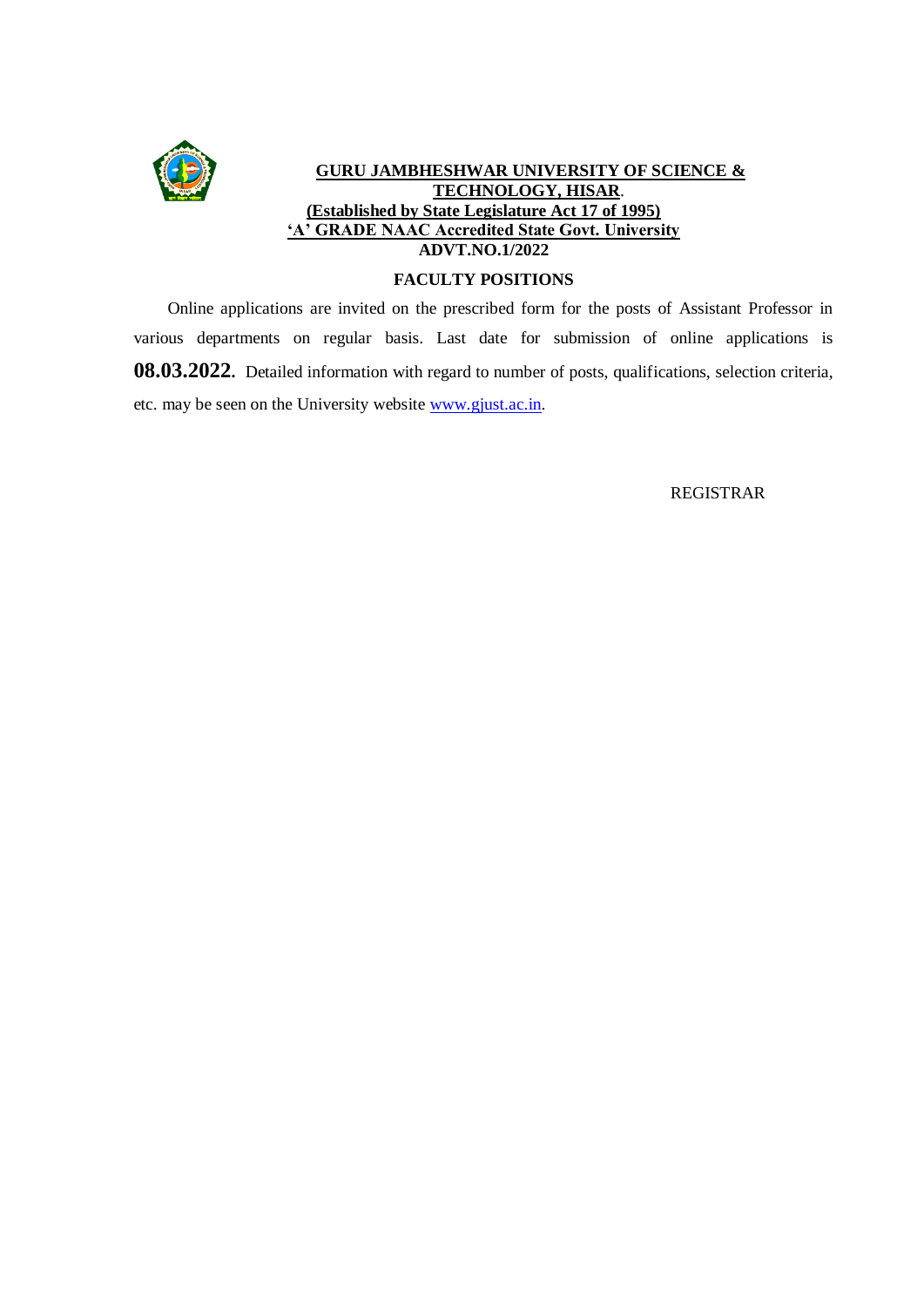| Sr.<br>No.       | <b>Name of Department</b>                                          | of<br>of<br>No.<br>posts<br><b>Assistant</b><br><b>Professor</b><br>alongwith reservation | Specialisation                                                                                                                                |
|------------------|--------------------------------------------------------------------|-------------------------------------------------------------------------------------------|-----------------------------------------------------------------------------------------------------------------------------------------------|
| 1.               | Bio & Nano Technology<br>(For the course of M.Sc.<br>Microbiology) | $1(SC)$ -SFS                                                                              | Microbiology/Biotechnology<br>Desirable: Experience in Fermentation<br>Technology/ Enzyme<br>Technology/<br>Molecular Biology/ Bioinformatics |
| $\overline{2}$ . | Civil Engineering                                                  | 2(Gen.-1, BCA-1)                                                                          |                                                                                                                                               |
| 3.               | Comm. Mgt. & Tech.                                                 | 1(BCB)                                                                                    | $\sim$ $\sim$                                                                                                                                 |
| $\overline{4}$ . | Elect. Engg.                                                       | $2(Gen.-1, SC-1)$                                                                         |                                                                                                                                               |
| 5.               | English                                                            | 2(Gen.-1, ESM-1)                                                                          | $\sim$                                                                                                                                        |
| 6.               | Food Technology                                                    | 1(BCA)                                                                                    | $ -$                                                                                                                                          |
| 7.               | Haryana School of Business                                         | 1(Gen.)                                                                                   | $-$                                                                                                                                           |
| 8.               | <b>Pharmaceutical Sciences</b>                                     | 1(SC)                                                                                     | Pharmaceutics/ Pharmaceutical<br>Chemistry/ Pharmacology/<br>Pharmacognosy                                                                    |
| 9.               | Physics                                                            | 2(Gen.)                                                                                   | Experimental/Theoretical Physics                                                                                                              |
| 10.              | Physiotherapy                                                      | 1(PWD)-SFS                                                                                |                                                                                                                                               |

**DETAIL OF DEPARTMENT AND NUMBER OF POSTS OF ASSISTANT PROFESSOR** 

Pay Bands: Assistant Professor – Academic Pay Level-10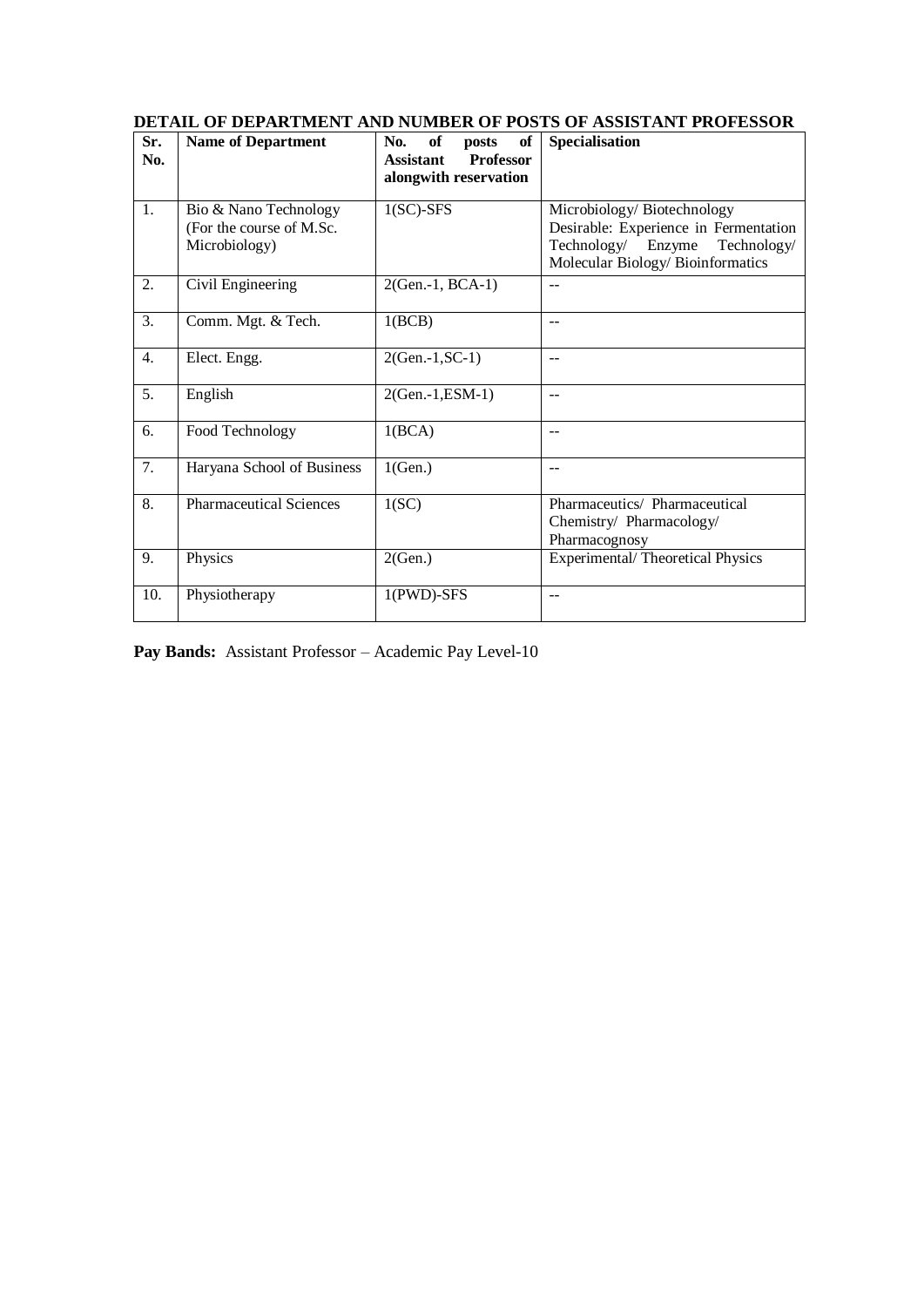#### **QUALIFICATIONS FOR THE POSTS MENTIONED AT SR.NO.1, 3, 5, 6, 9 AND 10 ARE REPRODUCED BELOW:-**

#### **ASSISTANT PROFESSOR**

#### **A.**

- i) A Master's degree with 55% marks (or an equivalent grade in a point-scale wherever the grading system is followed) in a concerned/relevant/allied subject from an Indian University, or an equivalent degree from an accredited foreign university.
- ii) Besides fulfilling the above qualifications, the candidate must have cleared the National Eligibility Test (NET) conducted by the UGC or the CSIR, or a similar test accredited by the UGC, like SLET/SET or who are or have been awarded a Ph.D. Degree in accordance with the University Grants Commission (Minimum Standards and Procedure for Award of M.Phil./Ph.D. Degree) Regulations, 2009 or 2016 and their amendments from time to time as the case may be exempted from NET/SELT/SET:

Provided, the candidates registered for the Ph.D. programme prior to July 11, 2009, shall be governed by the provisions of the then existing Ordinances/Bye-laws/Regulations of the Institution awarding the degree and such Ph.D. candidates shall be exempted from the requirement of NET/SELT/SET for recruitment and appointment of Assistant Professor or equivalent positions in Universities/Colleges/institutions subject to the fulfilment of the following conditions:-

- a) The Ph.D. degree of the candidate has been awarded in a regular mode;
- b) The Ph.D. thesis has been evaluated by at least two external examiners;
- c) An open Ph.D. viva voce of the candidate has been conducted;
- d) The Candidate has published two research papers from his/her Ph.D. work, out of which at least one is in a refereed journal;
- e) The candidate has presented at least two papers based on his/her Ph.D. work in conferences/seminars sponsored/funded/supported by the UGC/ICSSR/CSIR or any similar agency.

The fulfilment of these conditions is to be certified by the Registrar or the Dean (Academic Affairs) of the University concerned.

- Note: NET/SLET/SET shall also not be required for such Masters Programmes in disciplines for which NET/SLET/SET is not conducted by the UGC, CSIR or similar test accredited by the UGC, like SLET/SET.
- iii) A relaxation of 5% shall be allowed at the Bachelor's as well as at the Master's level for the candidates belonging to Scheduled Caste/Scheduled Tribe/Other Backward Classes (OBC)(Noncreamy Layer)/Differently-abled ((a) Blindness and low vision; (b) Deaf and Hard of Hearing; (C) Locomotor disability including cerebral palsy, leprosy cured, dwarfism, acid-attack victims and muscular dystrophy; (d) Autism, intellectual disability, specific learning disability and mental illness; (e) Multiple disabilities from amongst persons under (a) to (d) including deafblindness) for the purpose of eligibility and assessing good academic record for direct recruitment. The eligibility marks of 55% marks (or an equivalent grade in a point scale wherever the grading system is followed) and the relaxation of 5% to the categories mentioned above are permissible, based only on the qualifying marks without including any grace mark procedure.
- iv) A relaxation of 5% shall be provided, (from 55% to 50% of the marks) to the Ph.D. Degree holders who have obtained their Master's Degree prior to 19 September, 1991.
- v) A relevant grade which is regarded as equivalent of 55%, wherever the grading system is followed by a recognized university, at the Master's level shall also be considered valid.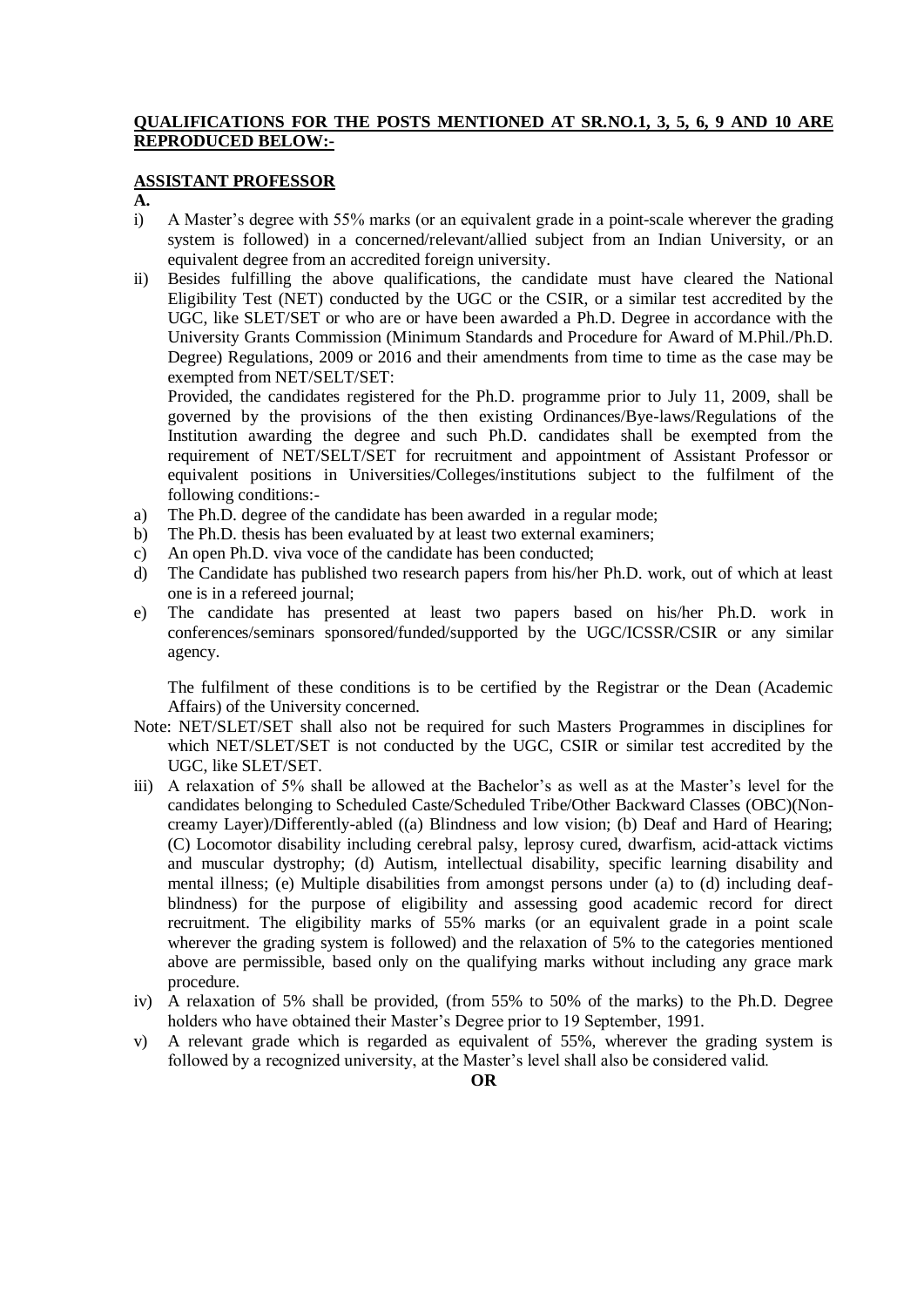- **B.** The Ph.D. degree has been obtained from a foreign university/institution with a ranking among top 500 in the World University Ranking (at any time) by any one of the following: (i) Quacquarelli Symonds (QS) (ii) the Times Higher Education (THE) or (iii) the Academic Ranking of World Universities (ARWU) of the Shanghai Jiao Tong University (Shanghai).
- **Note:** The Academic score as specified in Table-A shall be considered for short-listing of the candidates for interview only, and the selections shall be based only on the performance in the interview.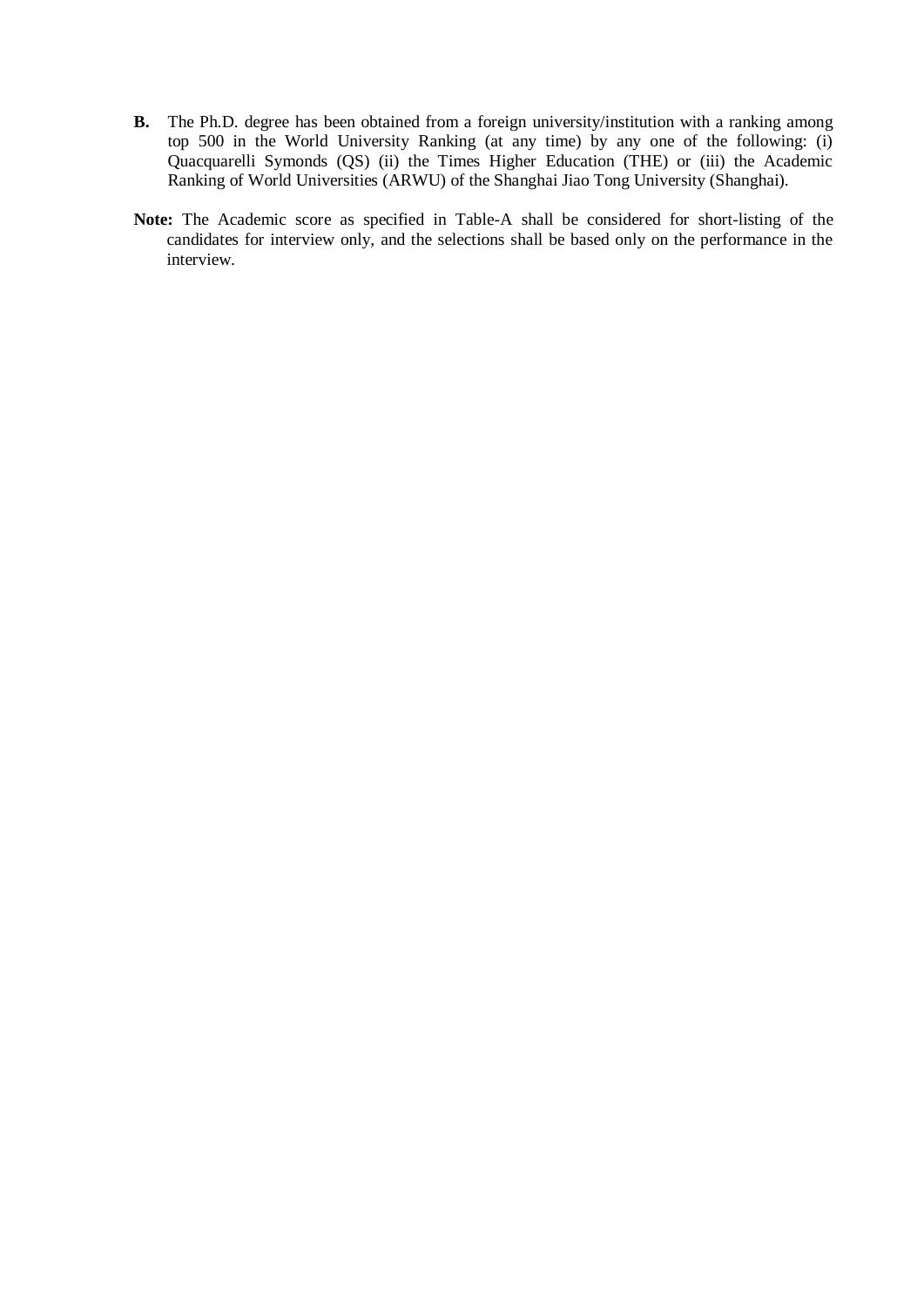#### **QUALIFICATIONS FOR THE POSTS OF ASSISTANT PROFESSOR IN HARYANA SCHOOL OF BUSINESS(SR.NO.7)**

- (i) Bachelor's degree in any discipline and Master's Degree in Business Administration/ PGDM/ C.A./ ICWA/ M.Com. with First Class or equivalent and two years of professional experience after acquiring the degree of Master's degree.
- (ii) If a class/ division is not awarded, minimum of 60% marks in aggregate shall be considered equivalent to first class/ division. If a Grade Point System is adopted, the CGPA will be converted into equivalent marks as below:-

| Grade Point | <b>Equivalent Percentage</b> |  |  |  |  |
|-------------|------------------------------|--|--|--|--|
| 6.25        | 55%                          |  |  |  |  |
| 6.75        | 60%                          |  |  |  |  |
| 7.25        | 65%                          |  |  |  |  |
| 7.75        | 70%                          |  |  |  |  |
| 8 25        | 75%                          |  |  |  |  |

**Note:** The Academic score as specified in Table-B shall be considered for short-listing of the candidates for interview only, and the selections shall be based only on the performance in the interview.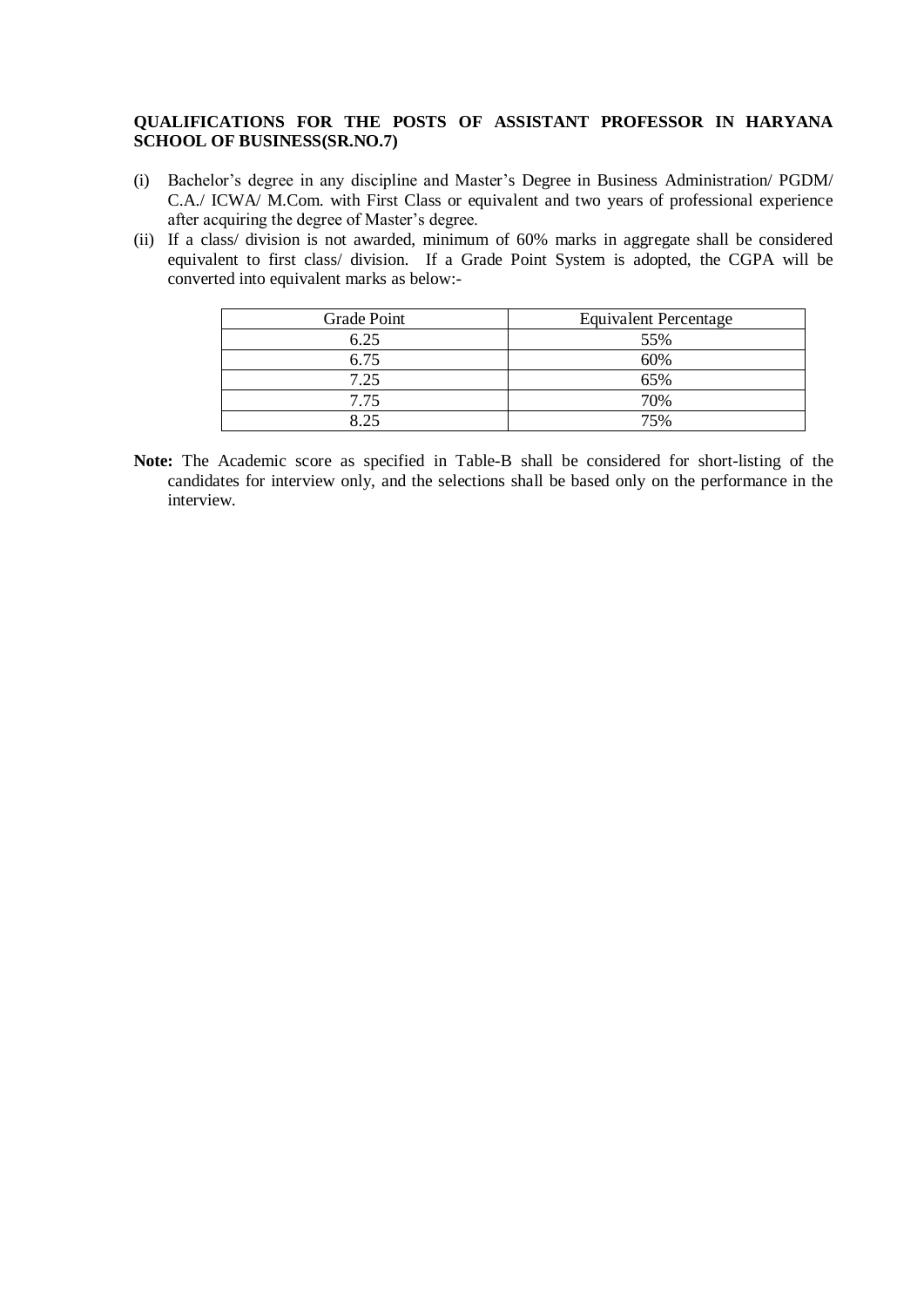## **QUALIFICATIONS FOR THE POSTS MENTIONED AT SR. NO.2 AND 4 ARE REPRODUCED BELOW:-**

#### **ASSISTANT PROFESSOR**

- (i) B.E./ B.Tech./ B.S./ and M.E./ M.Tech./ M.S. or Integrated M.Tech. in relevant branch with first class or equivalent in any one of the degrees.
- (ii) If a class/ division is not awarded, minimum of 60% marks in aggregate shall be considered equivalent to first class/ division. If a Grade Point System is adopted, the CGPA will be converted into equivalent marks as below:-

| Grade Point | <b>Equivalent Percentage</b> |  |  |  |  |
|-------------|------------------------------|--|--|--|--|
| 6.25        | 55%                          |  |  |  |  |
| 6.75        | 60%                          |  |  |  |  |
| 7.25        | 65%                          |  |  |  |  |
| 7.75        | 70%                          |  |  |  |  |
| 8 25        | 75%                          |  |  |  |  |

- (iii) The qualification of Ph.D. acquired for the various level of posts directly after B.E./ B.Tech. is applicable in Technical Institutions, provided degree of Ph.D. awarded is in relevant discipline by a recognised University following the process of registration, course work and evaluation etc. as prescribed by UGC or has been awarded by the Institutes of national importance (i.e. IITs/ IISc/ NITs etc.), duly recognised by the MHRD. Further, candidate should have obtained atleast first class at Bachelor's level in Engineering/ Technology.
- **Note:** The Academic score as specified in Table-B shall be considered for short-listing of the candidates for interview only, and the selections shall be based only on the performance in the interview.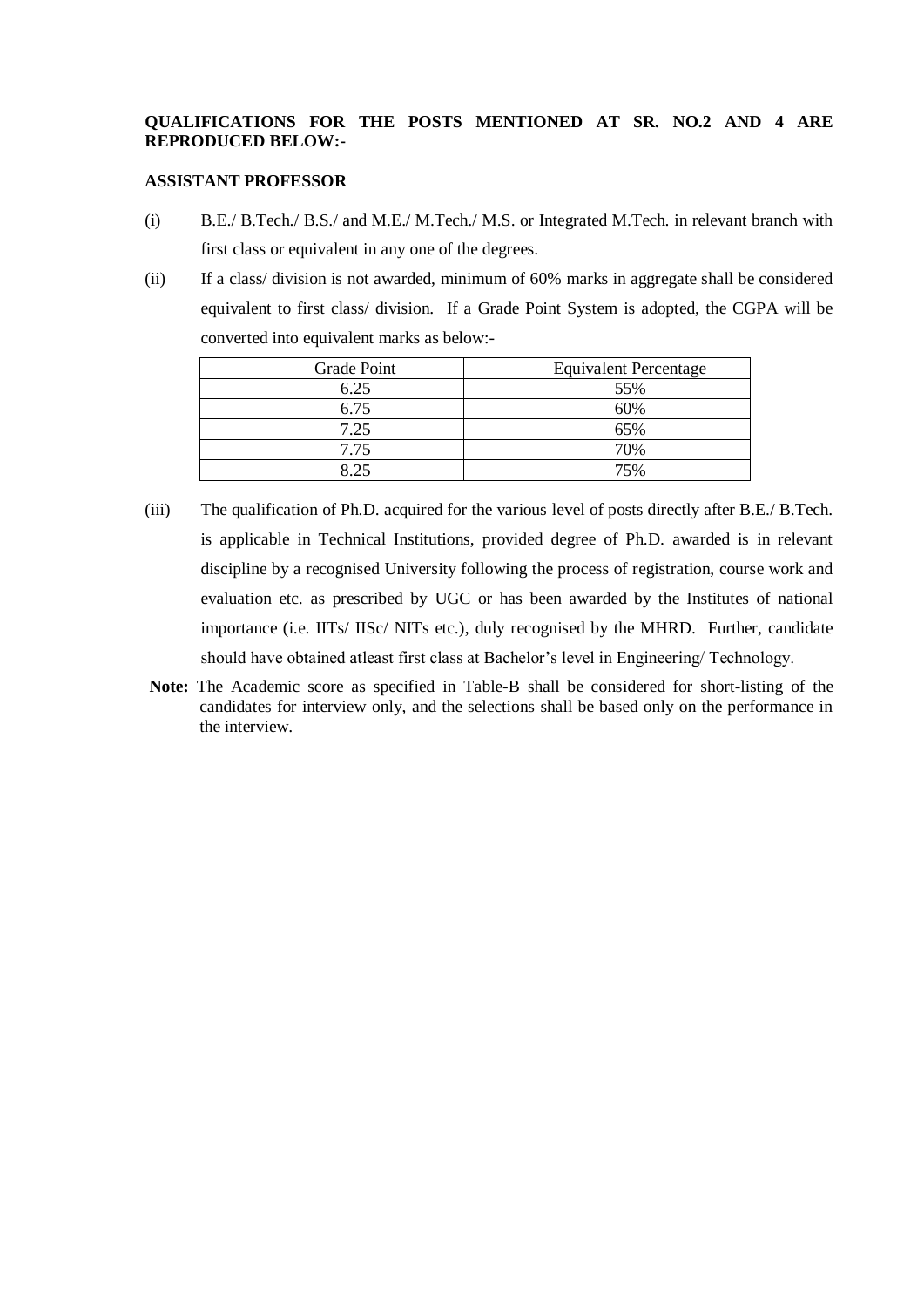# **QUALIFICATIONS FOR THE POSTS OF ASSISTANT PROFESSOR IN PHARMACEUTICAL SCIENCES(SR.NO.8) ARE REPRODUCED BELOW:-**

## **ASSISTANT PROFESSOR**

- (i) First class B.Pharm. with Master's Degree in Pharmacy(M.Pharm.) in appropriate Branch of specialisation in Pharmacy (qualification must be PCI recognized)
- (ii) Two years of teaching experience in PCI approved/ recognized Pharmacy College.
- (iii) The candidate should be registered in the register of pharmacists maintained by a State Pharmacy Council.
- (iv) A PCI recognized Pharm.D degree holder shall also be eligible for the posts of Assistant Professor in the subjects of pathophysiology, pharmacology and pharmacy practice
- (v) If a class or division is not awarded at Master level, a minimum of 60% marks in aggregate or equivalent cumulative grade point average shall be considered equivalent to first class or division, as the case may be.
- **Note-1:** A relaxation of 5% shall be allowed at the Bachelor's as well as at the Master's level for the candidates belonging to Scheduled Caste/Scheduled Tribe/Other Backward Classes (OBC)(Non-creamy Layer)/Differently-abled ((a) Blindness and low vision; (b) Deaf and Hard of Hearing; (C) Locomotor disability including cerebral palsy, leprosy cured, dwarfism, acidattack victims and muscular dystrophy; (d) Autism, intellectual disability, specific learning disability and mental illness; (e) Multiple disabilities from amongst persons under (a) to (d) including deaf-blindness) for the purpose of eligibility and the relaxation of 5% to the categories mentioned above are permissible, based only on the qualifying marks without including any grace mark procedure.
- **Note-2:** The Academic score as specified in Table-B shall be considered for short-listing of the candidates for interview only, and the selections shall be based only on the performance in the interview.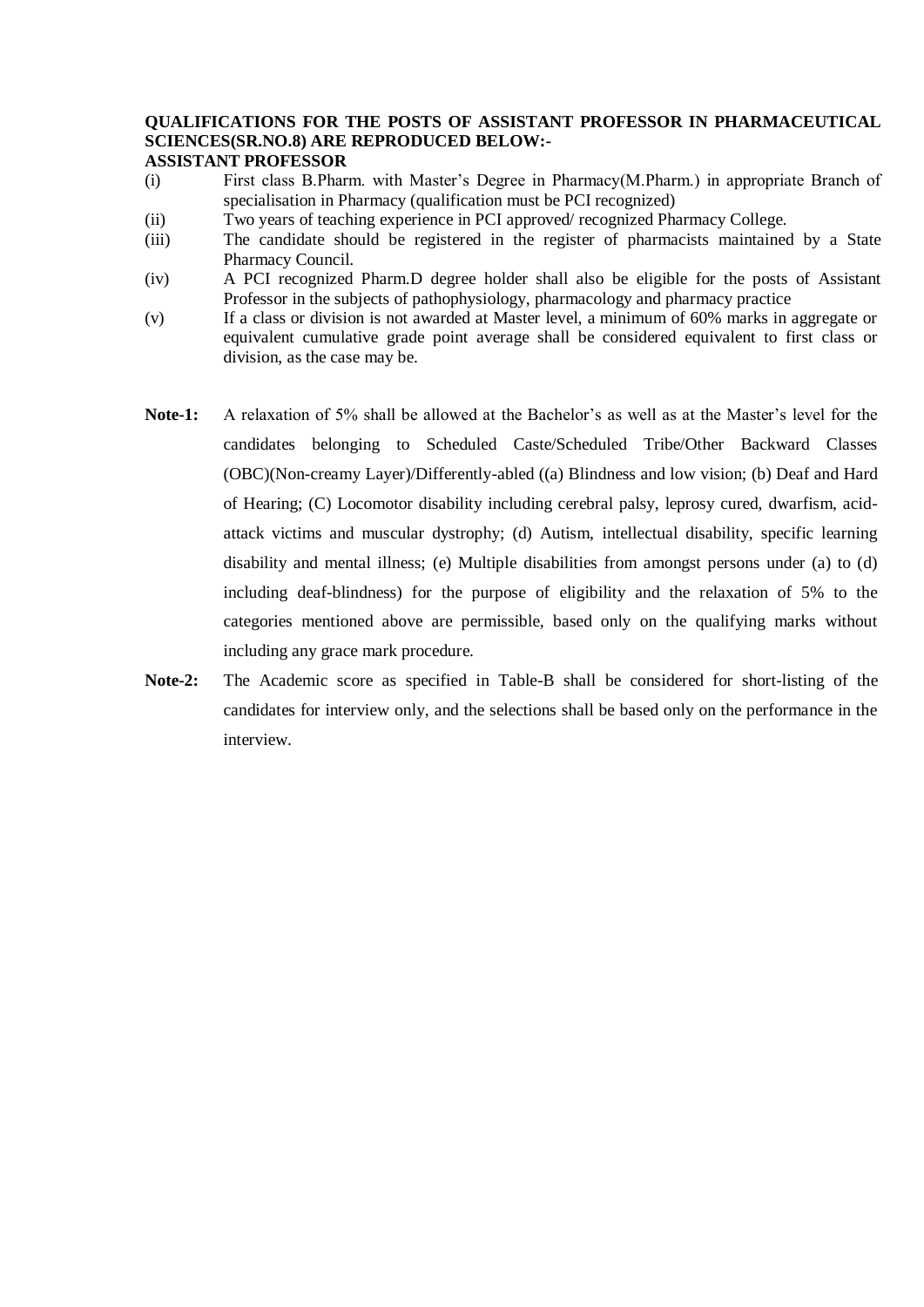| S.No.            | <b>Academic Record</b>                                                                                                                                                              | <b>Score</b>          |                                       |                                                                                                 |  |  |  |
|------------------|-------------------------------------------------------------------------------------------------------------------------------------------------------------------------------------|-----------------------|---------------------------------------|-------------------------------------------------------------------------------------------------|--|--|--|
| 1.               | Graduation                                                                                                                                                                          | 80% & Above<br>$=15$  | 60%<br>to<br>less than<br>$80\% = 13$ | 55%<br>45%<br>less<br>to<br>to<br>than<br>than $55\% = 05$<br>less<br>$60\% = 10$               |  |  |  |
| 2.               | Post-Graduation                                                                                                                                                                     | 80% & Above<br>$=25$  | 60%<br>to<br>less than<br>$80\% = 23$ | in case of<br>55% (50%)<br>SC/ST/OBC<br>(non-creamy<br>layer) /PWD) to less than<br>$60\% = 20$ |  |  |  |
| 3.               | M. Phil.                                                                                                                                                                            | 60% & Above<br>$= 07$ |                                       | 55% to less than 60% = 05                                                                       |  |  |  |
| 4.               | Ph.D.                                                                                                                                                                               | 30                    |                                       |                                                                                                 |  |  |  |
| $\overline{5}$ . | NET with JRF                                                                                                                                                                        | 07                    |                                       |                                                                                                 |  |  |  |
|                  | <b>NET</b>                                                                                                                                                                          | 05                    |                                       |                                                                                                 |  |  |  |
|                  | <b>SLET/SET</b>                                                                                                                                                                     | 03                    |                                       |                                                                                                 |  |  |  |
| 6.               | Research Publications $-2$ marks<br>for each research publications<br>published in Peer-Reviewed or<br>UGC-listed Journals.                                                         | 10                    |                                       |                                                                                                 |  |  |  |
| 7.               | Teaching/<br>Post<br>Doctoral<br>Experience (2 marks for one year<br>each)#                                                                                                         | 10                    |                                       |                                                                                                 |  |  |  |
| 8.               | Awards                                                                                                                                                                              |                       |                                       |                                                                                                 |  |  |  |
|                  | International/National<br>Level<br>(Awards given by International<br>Organizations/ Government of<br>of<br>India/ Government<br>India<br>recognized<br>National<br>Level<br>Bodies) | 03                    |                                       |                                                                                                 |  |  |  |
|                  | State-Level (Awards given by<br><b>State Government</b> )                                                                                                                           | 02                    |                                       |                                                                                                 |  |  |  |

**Table: A Criteria for Short-listing of candidates for Interview for the posts of Assistant Professors (for the posts at Sr.No.1, 3, 5, 6, 9 and 10)**

#However, if the period of teaching /Post-doctoral experience is less than one year then the marks shall be reduced proportionately.

- Note:
- (A) (i) M. Phil + Ph.D. Maximum-30 marks
	- (ii) JRF/NET/SET Maximum-07 marks
	- (iii) In awards category Maximum-03 Marks
- (B) 15 candidates for one post in each category and 5(five) additional candidates for additional post will be called for interview.
- (C) Academic Score 80
	- Research Publications 10 Teaching Experience - 10 \_\_\_\_\_\_\_\_\_\_\_\_\_\_\_\_\_\_\_\_\_\_\_\_\_\_\_\_\_\_\_
		- Total **- 100** \_\_\_\_\_\_\_\_\_\_\_\_\_\_\_\_\_\_\_\_\_\_\_\_\_\_\_\_\_\_\_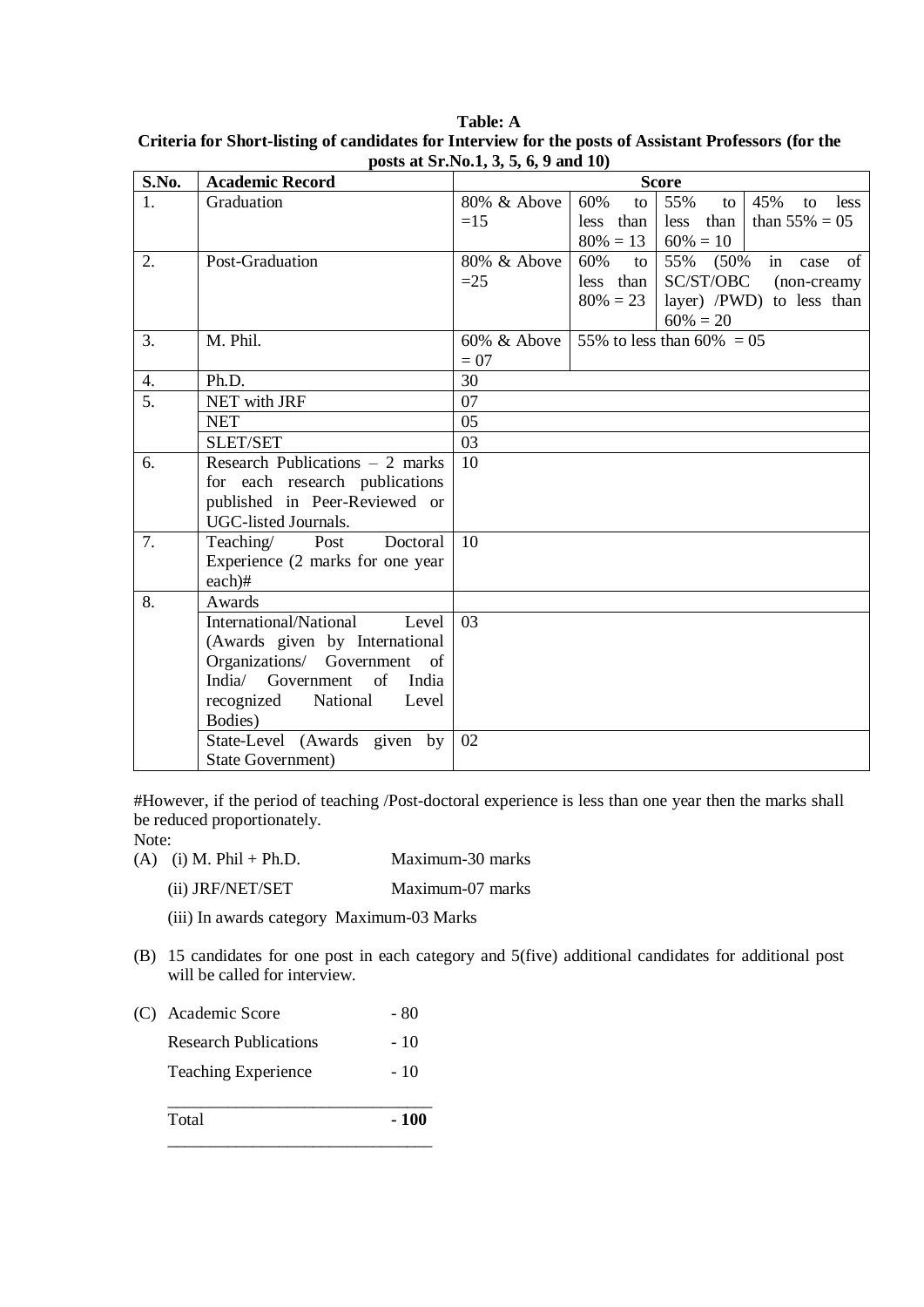#### **Table: B**

## **Criteria for Short-listing of candidates for Interview for the Posts of Assistant Professors(for the posts at Sr.No.2, 4, 7 and 8)**

| S.No.            | <b>Academic Record</b>                | <b>Score</b> |  |         |                  |    |      |                                     |
|------------------|---------------------------------------|--------------|--|---------|------------------|----|------|-------------------------------------|
| 1.               | Graduation                            | 80%          |  | & Above | 60%              | to | less | 55% to less than $60\% = 10$        |
|                  |                                       | $=15$        |  |         | than $80\% = 13$ |    |      |                                     |
| $\overline{2}$ . | Post-Graduation                       | 80%          |  | & Above | 60%              | to |      | less 1 55% to less than $60\% = 20$ |
|                  |                                       | $=25$        |  |         | than $80\% = 23$ |    |      |                                     |
| 3.               | Ph.D.                                 | 30           |  |         |                  |    |      |                                     |
| $\overline{4}$ . | Research Publications $-2$ marks for  | 10           |  |         |                  |    |      |                                     |
|                  | each research publications published  |              |  |         |                  |    |      |                                     |
|                  | in Peer-Reviewed or UGC-listed        |              |  |         |                  |    |      |                                     |
|                  | Journals.                             |              |  |         |                  |    |      |                                     |
| 5.               | Teaching/ Post Doctoral Experience    | 10           |  |         |                  |    |      |                                     |
|                  | (2 marks for one year each)#          |              |  |         |                  |    |      |                                     |
| 6.               | Awards                                |              |  |         |                  |    |      |                                     |
|                  | International/National Level (Awards  | 03           |  |         |                  |    |      |                                     |
|                  | given by International Organizations/ |              |  |         |                  |    |      |                                     |
|                  | Government of India/ Government of    |              |  |         |                  |    |      |                                     |
|                  | India recognized National Level       |              |  |         |                  |    |      |                                     |
|                  | Bodies)                               |              |  |         |                  |    |      |                                     |
|                  | State-Level (Awards given by State    | 02           |  |         |                  |    |      |                                     |
|                  | Government)                           |              |  |         |                  |    |      |                                     |

**#**However, if the period of teaching /Post-doctoral experience is less than one year then the marks shall be reduced proportionately.

Note:

Note: (A) (i) Ph.D. Maximum-30 marks (ii) In awards category Maximum-03 Marks

(B) 15 candidates for one post and 5(five) additional candidates for additional post will be called for interview.

| Total                        | - 93 |
|------------------------------|------|
| <b>Teaching Experience</b>   | - 10 |
| <b>Research Publications</b> | - 10 |
| (C) Academic Score           | - 73 |

\_\_\_\_\_\_\_\_\_\_\_\_\_\_\_\_\_\_\_\_\_\_\_\_\_\_\_\_\_\_\_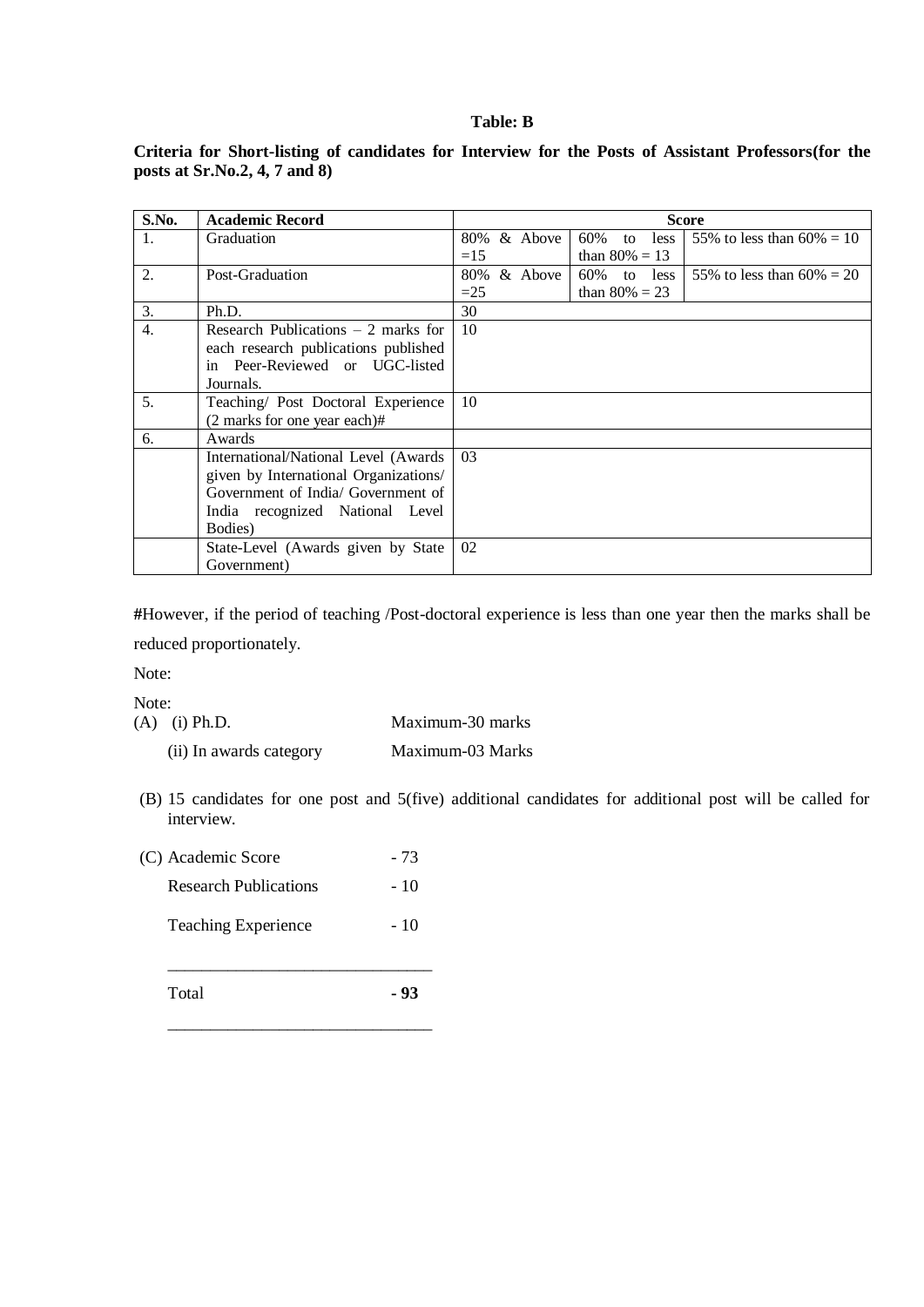#### **Important Instructions:-**

- 1. The AICTE's/ UGC's/ PCI qualifications will be applicable for the posts of Assistant Professor. The detail of posts with reservation is available at page No.2 and qualifications are available at page No.3 to 7. Criteria for shortlisting of candidates is available at page No.8 & 9. The selections shall be based only on the performance in interview.
- 2. The prescribed application format is available on the University website to apply online. The fee of Rs.800/-(Rs.200/- for SC/ BC/ EWS/ ESM/ PWD and Rs.400/- for female candidates) may be deposited either through Net Banking/ Debit Card/ Credit Card. The Net Banking/ Debit Card/ Credit Card transaction charges will be extra as applicable.
- 3. The online application forms are available on the University website w.e.f. **09.02.2022 from 9:00 a.m.**
- 4. Last date for payment of fee through Net Banking/ Debit Card/ Credit Card is **08.03.2022 upto 05:00 p.m. and the candidate may fill their application form online upto 12:00(midnight).**
- 5. The downloaded copy of application form duly filled in along with attested copies of certificates/ testimonials and all other documents, educational qualifications, research publications and experience etc. should reach the office of Deputy Registrar(Faculty) of this University latest by **24.03.2022,** positively. List of publications should include ISSN No., Scopus Index published in Peer-Reviewed or UGC-listed Journals. The candidate must be eligible on the last date i.e. **08.03.2022** for submission of online application form as per the prescribed qualifications.
- 6. Those who are in service must send their application through proper channel.
- 7. Benefit of reservation and concession in application fee is applicable to the candidates from Haryana only.
- 8. The University reserves the right to increase/decrease the number of posts or it may not fill any of the posts advertised without assigning any reason.
- 9. Preference will be given to Ph.D. holders, who have obtained their degree from "A" Grade NAAC Accredited University/ Institution.
- 10. The degrees obtained by the candidates through Distance Education Mode/ Correspondence Mode must be approved by AICTE-UGC-DEC (now DEB) and proof of the same be enclosed.
- 11. Before submission of online application form, the candidate must have scanned his/ her latest photograph and signature in JPEG/JPG format only, for uploading as a part of submission of online application. The latest photograph must be a PASSPORT SIZE with maximum dimension of maximum size (width 132px, height 170px) minimum size(width 102px, height 140px).
- 12. Signature must be done by the candidate himself/ herself in a white paper with a black pen. The signature image maximum size (width 210px, height 80px) minimum size (width 210px, height 40px).
- 13. The candidates are advised to carefully check all the detail before final fee deposit of the